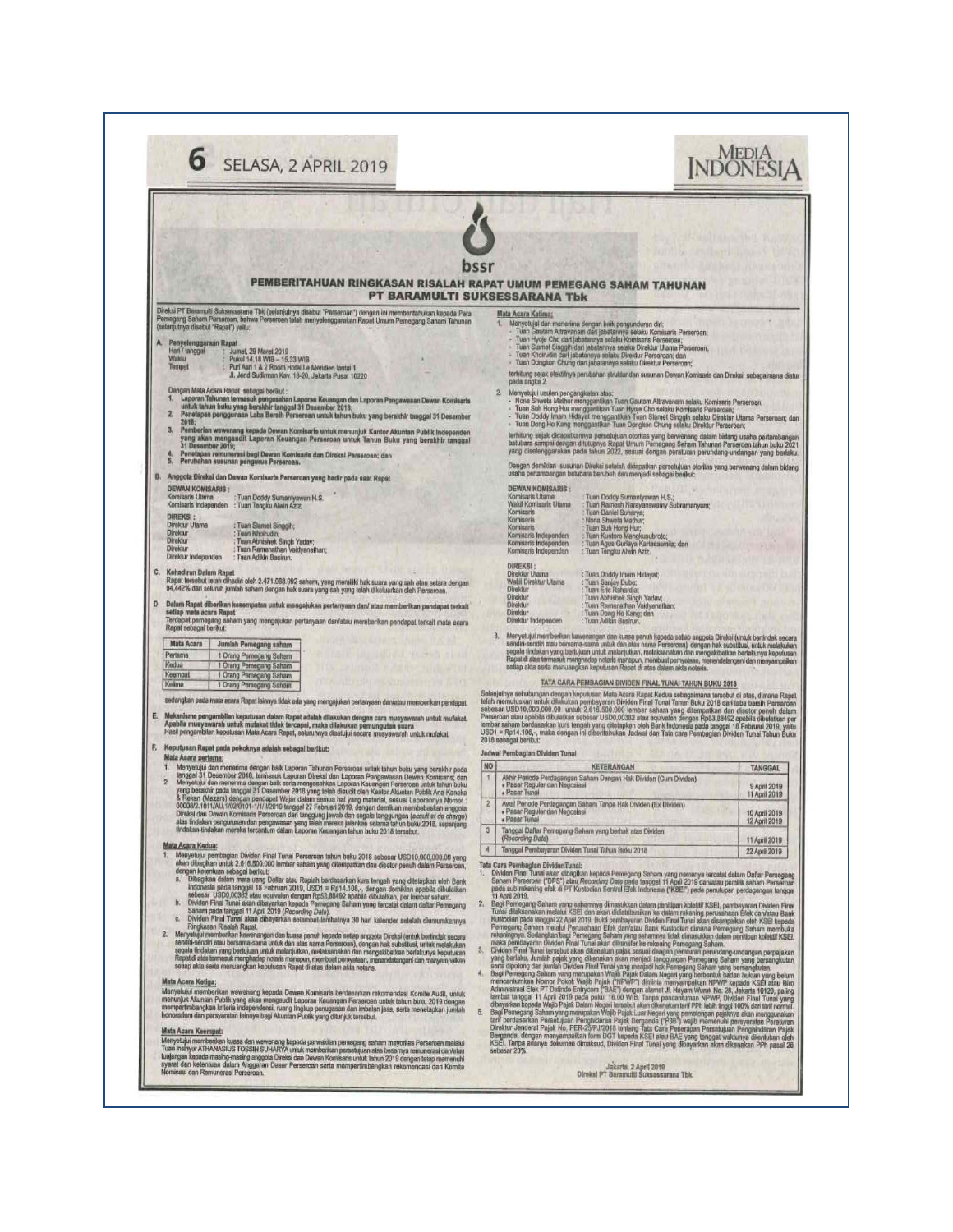|                        |                                                                                  |                                                                               | AS ADVERTISED IN MEDIA INDONESIA DAILY NEWSPAPER AND AS PUBLISHED IN THE COMPANY'S WEBSITE (www.bssr.co.id) ON TUESDAY, 2 APRIL 2019                                              |  |  |  |
|------------------------|----------------------------------------------------------------------------------|-------------------------------------------------------------------------------|-----------------------------------------------------------------------------------------------------------------------------------------------------------------------------------|--|--|--|
|                        |                                                                                  |                                                                               | <b>Unofficial Translation</b>                                                                                                                                                     |  |  |  |
|                        |                                                                                  |                                                                               |                                                                                                                                                                                   |  |  |  |
|                        |                                                                                  |                                                                               |                                                                                                                                                                                   |  |  |  |
|                        | ANNOUNCEMENT SUMMARY OF MINUTES OF<br>THE ANNUAL GENERAL MEETING OF SHAREHOLDERS |                                                                               |                                                                                                                                                                                   |  |  |  |
|                        |                                                                                  |                                                                               | The Board of Directors of PT BARAMULTI SUKSESSARANA Tbk (the "Company") hereby announces to the Shareholders of the                                                               |  |  |  |
|                        |                                                                                  |                                                                               | Company, that the Company has convened the Annual General Meeting of Shareholders (the "Meeting"), as follows:                                                                    |  |  |  |
|                        |                                                                                  | A. The Meeting                                                                |                                                                                                                                                                                   |  |  |  |
|                        | Time                                                                             | Day/Date : Friday, 29 March 2019<br>: 2.18pm - 3.33pm Indonesian Western Time |                                                                                                                                                                                   |  |  |  |
|                        | Venue                                                                            | : Puri ASri 1 & 2 Room                                                        |                                                                                                                                                                                   |  |  |  |
|                        |                                                                                  | Le Meridien Hotel 1st Floor                                                   |                                                                                                                                                                                   |  |  |  |
|                        |                                                                                  |                                                                               | Jl. Jend. Sudirman Kav. 18-20, Central Jakarta 10220                                                                                                                              |  |  |  |
|                        |                                                                                  | With the following Agenda:                                                    |                                                                                                                                                                                   |  |  |  |
|                        | 1.                                                                               |                                                                               | The Company's Annual Report including the Company's Financial Statements and the Board of Commissioners'                                                                          |  |  |  |
|                        | 2.                                                                               |                                                                               | Supervisory Report for the Financial Year which ended on 31 December 2018;<br>The utilization of the Company's net profit for the Financial Year which ended on 31 December 2018; |  |  |  |
|                        | з.                                                                               |                                                                               | The delegation of authorization to the Board of Commissioners, to appoint independent Public Accountant, who will                                                                 |  |  |  |
|                        |                                                                                  |                                                                               | audit the Company's financial statement for the Financial Year ending 31 December 2019;                                                                                           |  |  |  |
|                        | 4.                                                                               |                                                                               | The determination of the remuneration for the Company's Board of Commissioners and Board of Directors; and                                                                        |  |  |  |
|                        | 5.                                                                               |                                                                               | The changes of the Company's management composition.                                                                                                                              |  |  |  |
|                        |                                                                                  | <b>BOARD OF COMMISSIONERS:</b>                                                | B. Attendance of the Company's Board of Commissioners and Board of Directors in the Meeting                                                                                       |  |  |  |
|                        |                                                                                  | <b>President Commissioner:</b>                                                | Mr. Doddy Sumantyawan H.S.;                                                                                                                                                       |  |  |  |
|                        |                                                                                  | Independent Commissioner:                                                     | Mr. Tengku Alwin Aziz;                                                                                                                                                            |  |  |  |
|                        |                                                                                  | <b>BOARD OF DIRECTORS:</b>                                                    |                                                                                                                                                                                   |  |  |  |
| President Director:    |                                                                                  |                                                                               | Mr. Slamet Singgih;                                                                                                                                                               |  |  |  |
| Director:              |                                                                                  |                                                                               | Mr. Khoirudin;                                                                                                                                                                    |  |  |  |
| Director:<br>Director: |                                                                                  |                                                                               | Mr. Abhishek Singh Yadav;<br>Mr. Ramanathan Vaidyanathan;                                                                                                                         |  |  |  |
|                        |                                                                                  | Independent Director:                                                         | Mr. Adikin Basirun.                                                                                                                                                               |  |  |  |
| C.                     |                                                                                  | <b>Presence of a Quorum</b>                                                   |                                                                                                                                                                                   |  |  |  |
|                        |                                                                                  |                                                                               | The Meeting was attended by the holder of 2.471.088.992 shares, who has valid voting rights or in equivalent to 94,442%                                                           |  |  |  |
|                        |                                                                                  |                                                                               | of the total shares with valid voting right issued by the Company.                                                                                                                |  |  |  |
|                        |                                                                                  |                                                                               |                                                                                                                                                                                   |  |  |  |
|                        |                                                                                  |                                                                               |                                                                                                                                                                                   |  |  |  |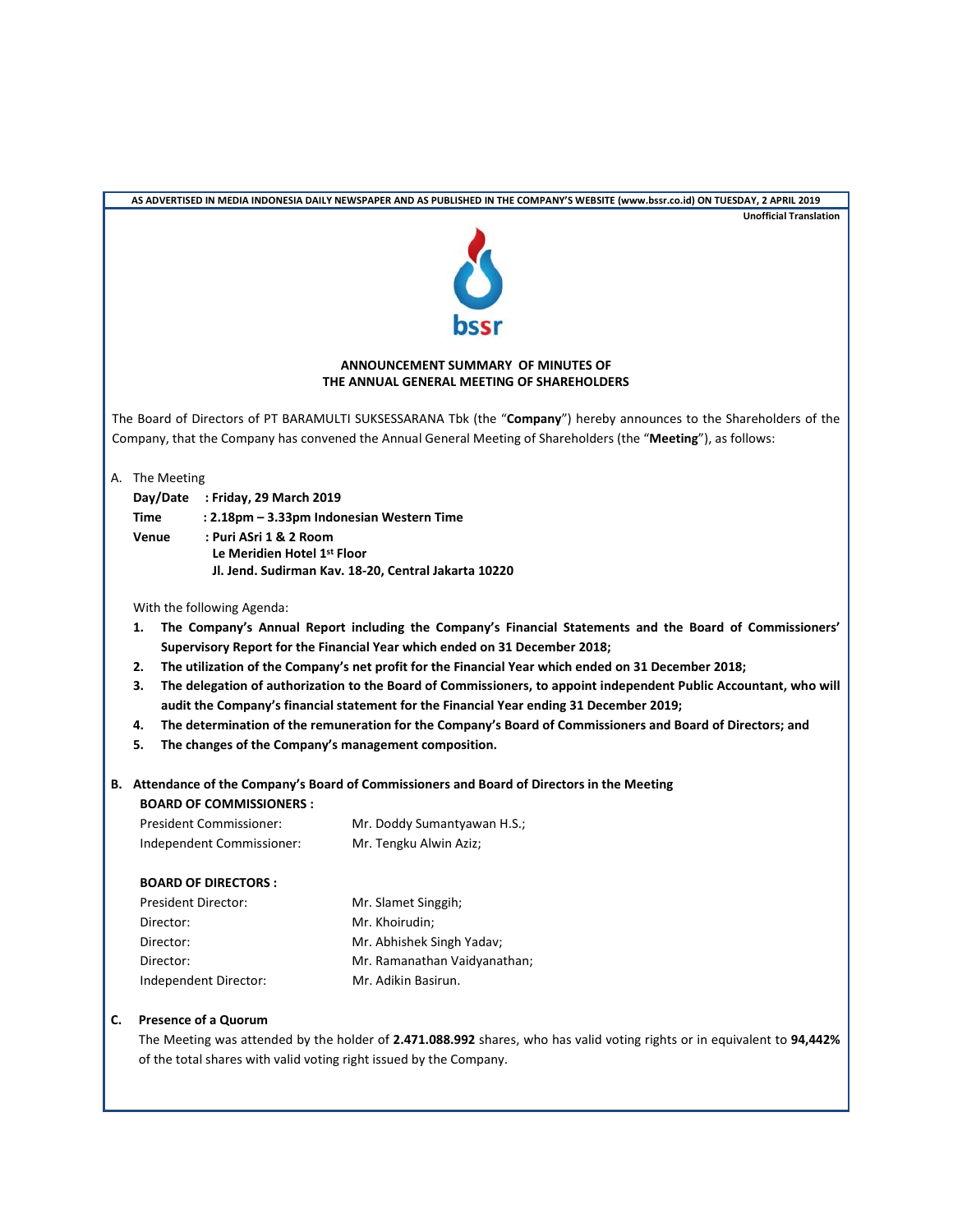## **D. For each of the Agenda discussed in the Meeting, the Company always provided a session for Shareholders to raise their questions and/or suggestions**

There were Shareholders who raised questions and/or suggestions related with the Agenda of the Meeting, as follows:

| Agenda | <b>Total Shareholders</b> |
|--------|---------------------------|
| First  | 1 shareholder             |
| Second | 1 shareholder             |
| Third  | 1 shareholder             |
| Fourth | 1 shareholder             |

# **E. The mechanism to reach a resolution in the Meeting was based on deliberations for a consensus. If a consensus are not reached, the resolution shall be made based on voting mechanism**

The resolutions for the entire Agenda of the Meeting were based on deliberations for a consensus.

### **F. The Resolutions of the Meeting were as follows: The First Agenda:**

## 1. Approve and well accept the Company's Annual Report including the Board of Directors' Report and the Board of Commissioners' Supervisory Report for the financial year ending 31 December 2018; and

2. Approve and well accept the Financial Statement of the Company for the financial year ending 31 December 2018, which was audited by Registered Public Accountant (Kantor Akuntan Publik) Aria Kanaka & Rekan (Mazars) with an opinion of fair on all material aspects based on its Report No: 00008/2.1011/AU.1/02/0101-1/1/II/2019 dated 27 February 2019, therefore granted full release and discharge *(acquit et de charge)* to all members of the Board of Commissioners and Board of Directors for their management duties supervisory duties during the 2018 financial year, provided that the actions were covered in the Financial Statement of the Company for the financial year 2018.

## **The Second Agenda:**

- 1. Approve the distribution of Final Cash Dividend for the financial year 2018 in the amount of USD 10,000,000.00 which will distributed to 2.616.500.000 shares issued and paid-up in full by the Company, with the provisions as follows:
	- a. Will be distributed in Dollar or Rupiah based on the middle rate specified by Bank Indonesia on 18 February 2019, namely USD 1 = Rp 14.106,00, therefore in the amount of USD0.00382 if rounded or equivalent with Rp53,88492 if rounded, per share.
	- b. Interim Dividend will be paid to the Shareholders whose names are registered in the Company's Register of Shareholders on 11 April 2019.
	- c. Interim Dividend will be paid at the latest 30 (thirty) days after the announcement of Summary of Minutes of the Extraordinary General Meeting Of Shareholders**.**
- 2. Granting of full power and authority to each member of the Board of Directors (acting individually or jointly for and on behalf of the Company), with full rights of substitution, to take all actions in order to carry out, reflect and cause the effectiveness of the above Meeting resolution as well as any other actions by the Company required by the above Meeting resolution, which include to appearing before any notary and making any statements, executing and delivering any deed as well as converting the above Resolutions into notarial deed.

## **The Third Agenda:**

Approved and give the delegation of authorization to the Company's Board of Commissioners to appoint an Independent Public Accountant, in order to perform the audit for the Company's Financial Statement for the financial year ending 31 December 2019 with the determination of the independence criteria, the scope of assignment and service compensation, as well as fee amount and other conditions for such appointment.

### **The Fourth Agenda:**

Approved the authorization to the representative of the majority shareholders through Mr. INSINYUR ATHANASIUS TOSSIN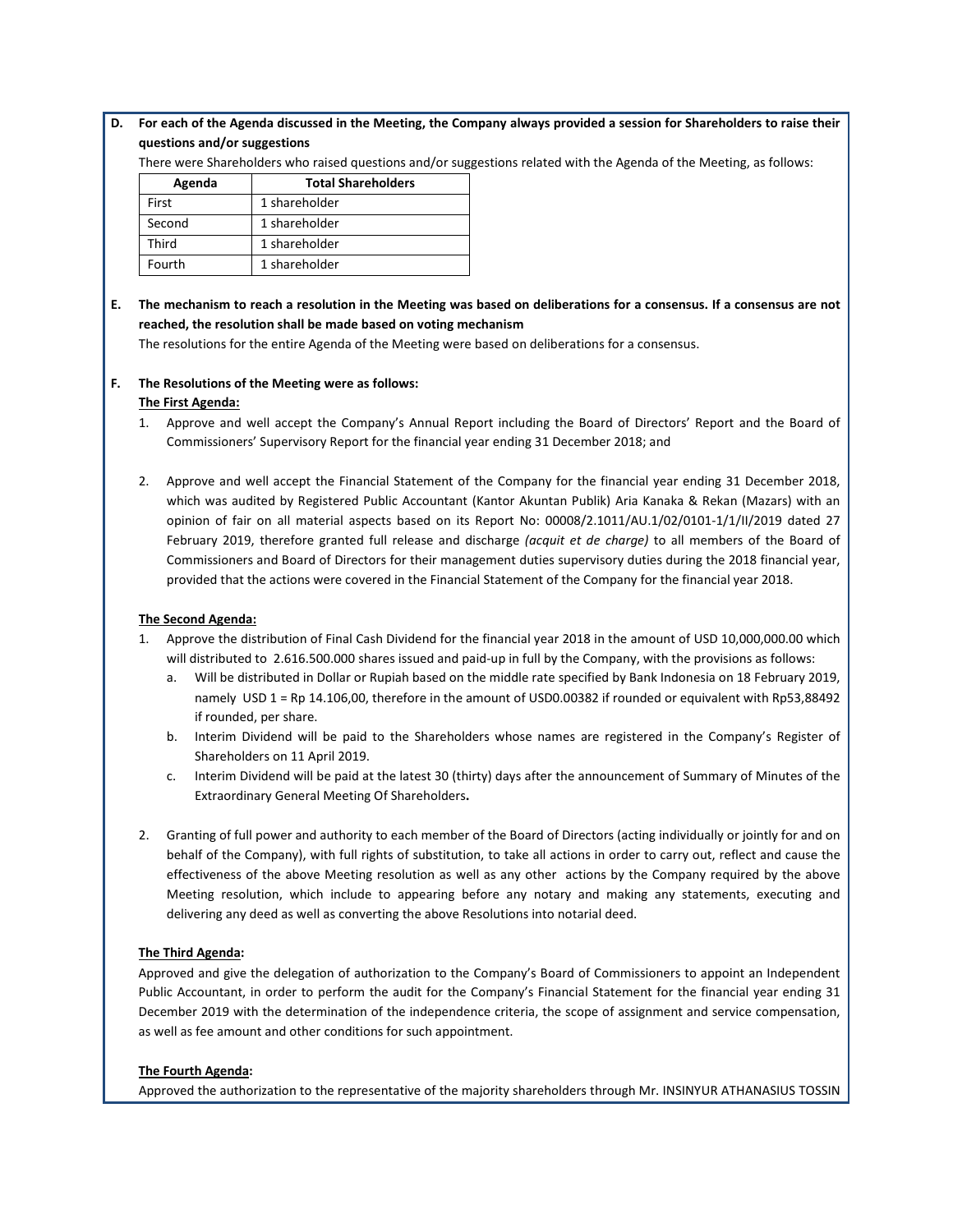SUHARYA, to approve the amount of remuneration and/or allowances for respective members of the Board of Commissioners and Board of Directors for the year 2019, subject to the terms and conditions in the Company's Article of Associations, and also considering a recommendation from the Nomination and Remuneration Committee.

#### **The Fifth Agenda:**

- 1. Approve and well accept the resignation of :
	- Mr. Gautam Attravanam from his position as the Commissioner of the Company;
	- Mr. Hyoje Cho from his position as the Commissioner of the Company;
	- Mr. Slamet Singgih from his position as the President Director of the Company;
	- Mr. Khoirudin from his position as the Director of the Company; and
	- Mr. Dongkon Chung from his position as the Director of the Company;

Effective as of the changes of the structure and the composition of the Board of Commissioners and the Board of Directors as stipulated on number 2.

- 2. Approved the proposals on the appointment of:
	- a. Ms. Shweta Mathur as the Commissioner of the Company, replacing Mr. Gautam Attravanam;
	- b. Mr. Suh Hong Hur as the Commissioner of the Company, replacing Mr. Hyoje Cho;
	- c. Mr. Doddy Imam Hidayat as the President Director of the Company , replacing Mr. Slamet Singgih; and
	- d. Mr. Dong Ho Kang as the Director of the Company, replacing Mr. Dongkon Chung;

effective as of the approval of the authorized authority in the field of coal mining until the closing of the Annual General Meeting Shareholder for the Financial Year 2021 which will be held in 2022, as per the prevailing laws and regulations.

Therefore, the composition of the Company's Board of Directors after gained the approval of the authorized authority in the field of coal mining change and become as follows:

#### **BOARD OF COMMISSIONERS :**

| <b>President Commissioner:</b> | Mr. Doddy Sumantyawan H.S.;          |
|--------------------------------|--------------------------------------|
| Vice President Commissioner:   | Mr. Ramesh Narayanswamy Subramanyam; |
| Commissioner:                  | Mr. Daniel Suharya;                  |
| Commissioner:                  | Ms. Shweta Mathur:                   |
| Commissioner:                  | Mr. Suh Hong Hur;                    |
| Independent Commissioner:      | Mr. Kuntoro Mangkusubroto;           |
| Independent Commissioner:      | Mr. Agus Gurlaya Kartasasmita; and   |
| Independent Commissioner:      | Mr. Tengku Alwin Aziz.               |

#### **BOARD OF DIRECTORS :**

| <b>President Director:</b> | Mr. Doddy Imam Hidayat;      |
|----------------------------|------------------------------|
| Vice President Director:   | Mr. Sanjay Dube;             |
| Director:                  | Mr. Eric Rahardja;           |
| Director:                  | Mr. Abhishek Singh Yadav;    |
| Director:                  | Mr. Ramanathan Vaidyanathan; |
| Director:                  | Mr. Dong Ho Kang; and        |
| Independent Director:      | Mr. Adikin Basirun.          |

3. Granting of full power and authority to each member of the Board of Directors (acting individually or jointly for and on behalf of the Company), with full rights of substitution, to take all actions in order to carry out, reflect and cause the effectiveness of the above Meeting resolution as well as any other actions by the Company required by the above Meeting resolution, which include to appearing before any notary and making any statements, executing and delivering any deed as well as converting the above Resolutions into notarial deed.